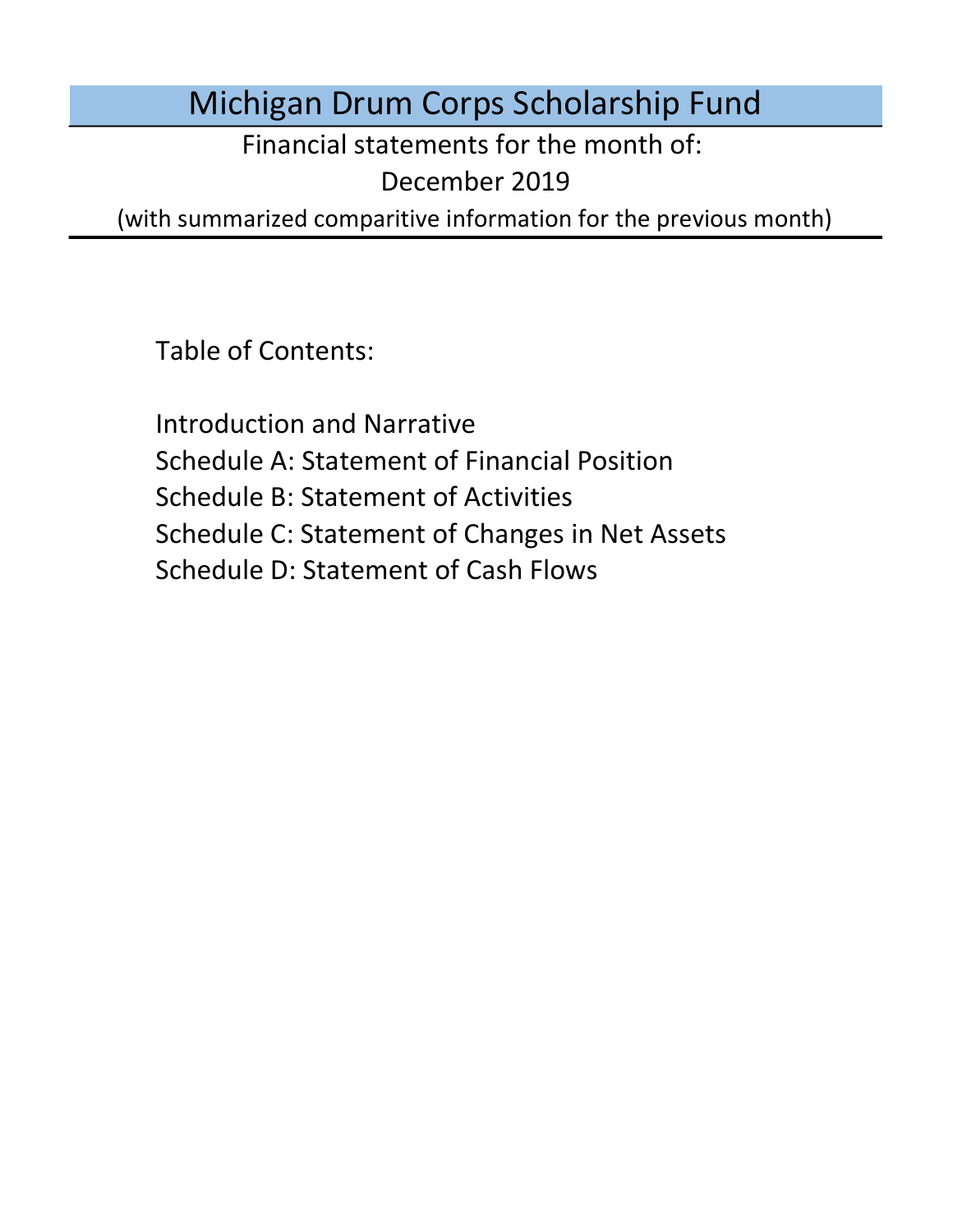## Introduction

December focused on planning for future fund disbursements as the first round of sponsored auditionees did not receive callbacks or contracts. Instructors and well-connected families were contacted and additional sponsorship leads were found for the 2020 season.

### Monthly Financial Recap:

Liquid assets on hand: \$1567.01 Donations: 1 donation received during December through Paypal. Disbursements: 0 program related disbursements during December.

## Financial Narrative

December marked the fourth month of operations for the fund under its declared fiscal year. Cash for the month is \$6 lower than November. \$205 of this is currently restricted to maintain minimum reserve requirements.

Program related expenses did not change during December. Administrative expenses are up \$6.00 for the monthly Digital Ocean invoice charged to the business checking account. Program expenses are expected to increase in January as 7 students have been identified across 4 different drum corps.

No funds are currently restricted by outside donors. All restrictions made by the Board are included under Unrestricted Funds in accordance with Generally Accepted Accounting Principles in the United States.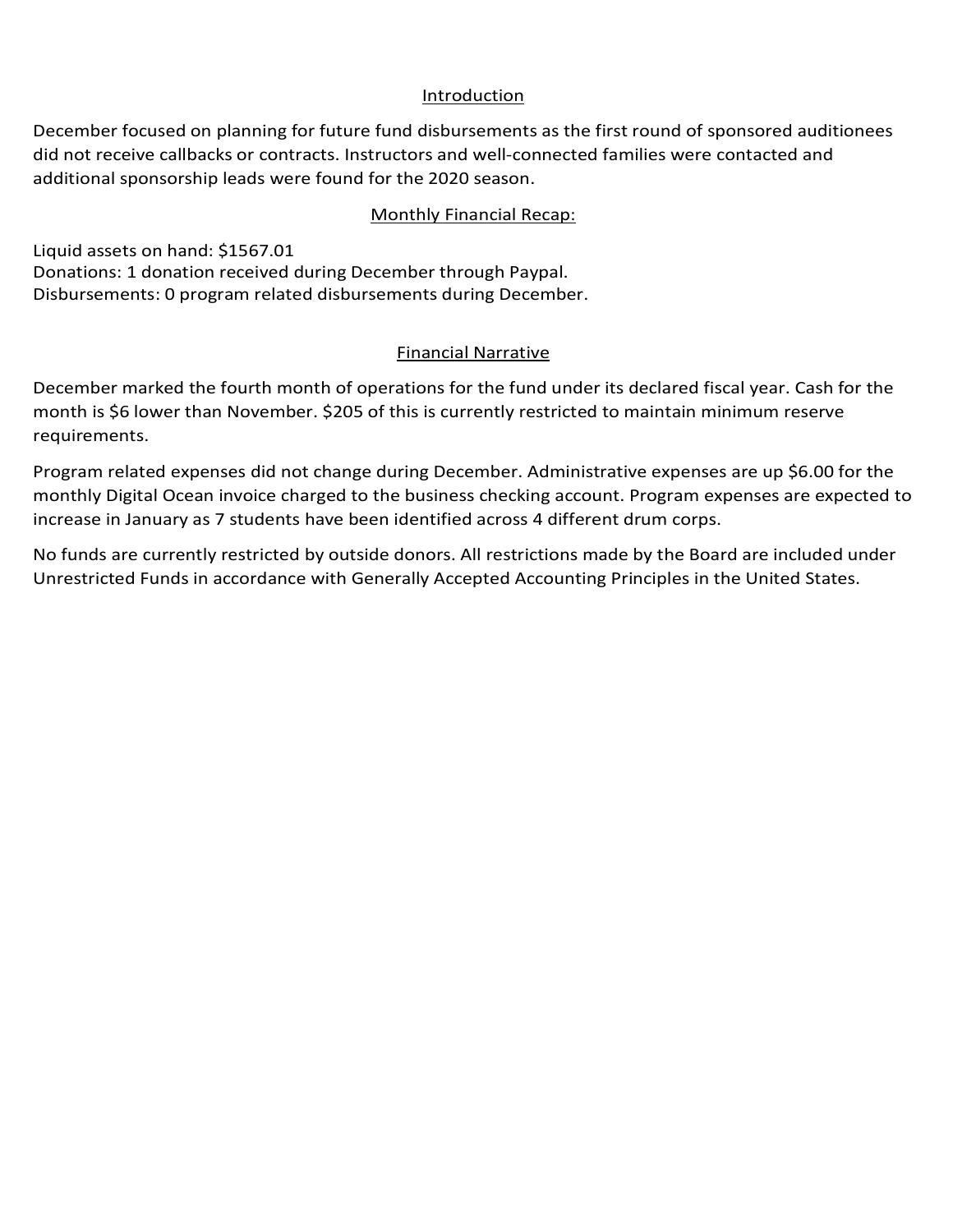## Michigan Drum Corps Scholarship Fund 3:21 PM Statement of Financial Position **Canadian Control** 01/12/2020 As of December 31, 2019 Accrual Basis

|                                                 | Dec 2019 | <b>Nov 2019</b> |
|-------------------------------------------------|----------|-----------------|
| <b>ASSETS</b>                                   |          |                 |
| <b>Current Assets</b>                           |          |                 |
| Cash                                            |          |                 |
| <b>Unrestricted - Checking</b>                  | 1,681.01 | 1,687.01        |
| <b>Unrestricted - Savings</b>                   | 91.00    | 91.00           |
| <b>Less: Reserve Requirements</b>               | (205.00) | (205.00)        |
| <b>Total Unrestricted Cash</b>                  | 1,567.01 | 1,573.01        |
| <b>Restricted Cash</b>                          | 205.00   | 205.00          |
| <b>Total Checking/Savings</b>                   | 1,772.01 | 1,778.01        |
| <b>Accounts Receivable</b>                      |          |                 |
| <b>Accounts Receivable</b>                      | 0.00     | 0.00            |
| <b>Pledges Receivable</b>                       | 0.00     | 0.00            |
| <b>Allowance for Uncollectibles</b>             | 0.00     | 0.00            |
| <b>Total Accounts Receivable</b>                | 0.00     | 0.00            |
| <b>Total Current Assets</b>                     | 1,772.01 | 1,778.01        |
| <b>Fixed Assets</b>                             |          |                 |
| Property, Plant, & Equipment                    | 0.00     | 0.00            |
| <b>Total Fixed Assets</b>                       | 0.00     | 0.00            |
| <b>Other Assets</b>                             |          |                 |
| <b>Marketable Securities</b>                    | 0.00     | 0.00            |
| <b>Other Assets</b>                             | 0.00     | 0.00            |
| <b>Security Deposits</b>                        | 0.00     | 0.00            |
| <b>Endowments</b>                               | 0.00     | 0.00            |
| <b>Total Other Assets</b>                       | 0.00     | 0.00            |
| <b>TOTAL ASSETS</b>                             | 1,772.01 | 1,778.01        |
| <b>LIABILITIES &amp; EQUITY</b>                 |          |                 |
| Liabilities                                     |          |                 |
| <b>Current Liabilities</b>                      |          |                 |
| <b>Accounts Payable</b>                         |          |                 |
| <b>Accounts Payable</b>                         | 0.00     | 0.00            |
| <b>Total Accounts Payable</b>                   | 0.00     | 0.00            |
| <b>Other Current Liabilities</b>                |          |                 |
| <b>Salaries and Wages Payable</b>               | 0.00     | 0.00            |
| <b>Total Other Current Liabilities</b>          | 0.00     | 0.00            |
| <b>Total Current Liabilities</b>                | 0.00     | 0.00            |
| <b>Long Term Liabilities</b>                    |          |                 |
| <b>Notes Payable</b>                            | 0.00     | 0.00            |
| <b>Total Long Term Liabilities</b>              | 0.00     | 0.00            |
| <b>Total Liabilities</b>                        | 0.00     | 0.00            |
|                                                 |          |                 |
| <b>Equity</b><br><b>Unrestricted Net Assets</b> | 1,772.01 | 1,778.01        |
| <b>Donor Restricted Net Assets</b>              | 0.00     | 0.00            |
| <b>Total Equity</b>                             | 1,772.01 | 1,778.01        |
| <b>TOTAL LIABILITIES &amp; EQUITY</b>           | 1,772.01 | 1,778.01        |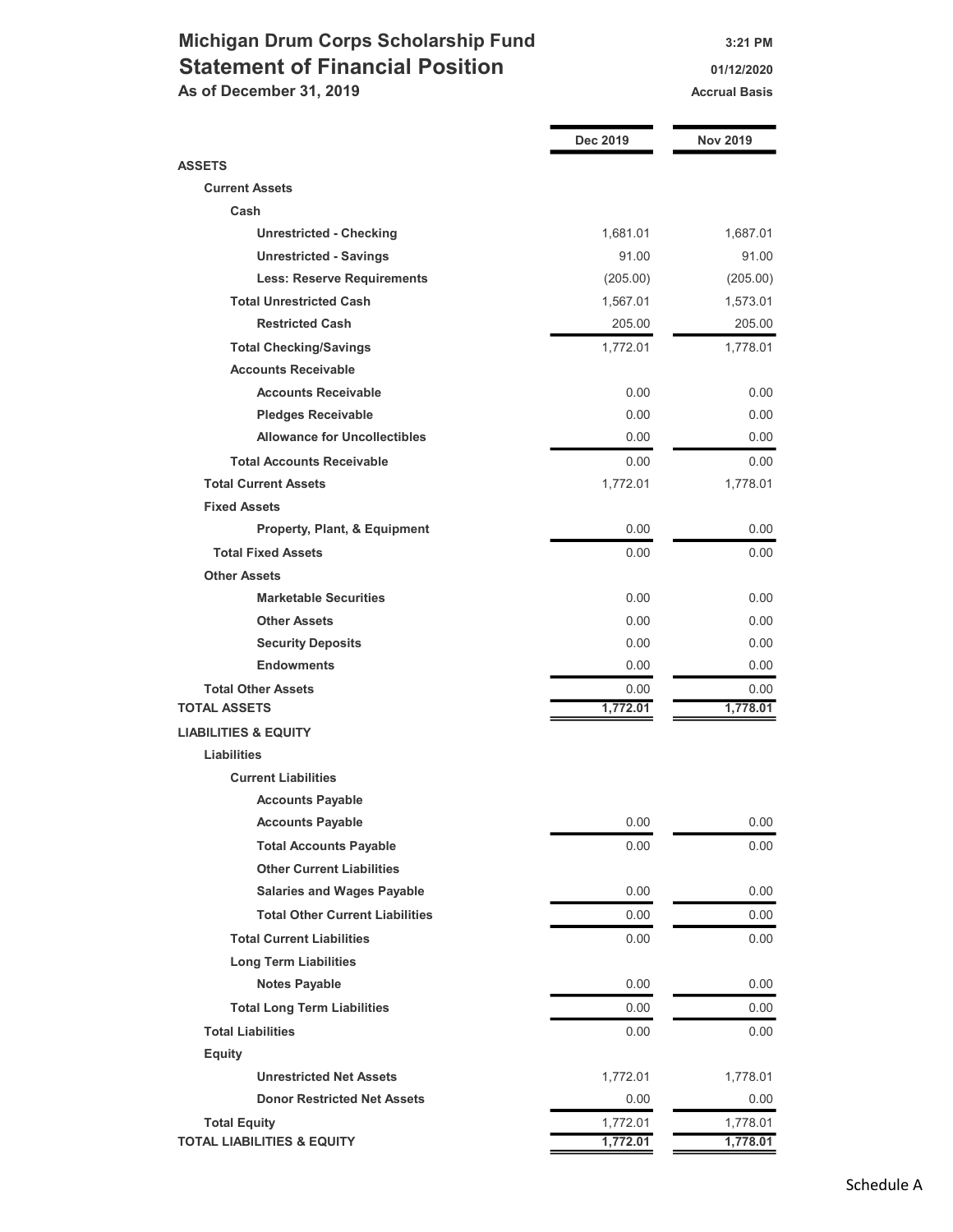## Michigan Drum Corps Scholarship Fund 3:21 PM Statement of Activities **Statement of Activities December 2019** Accrual Basis Accrual Basis Accrual Basis Accrual Basis Accrual Basis

|                                      | Dec 2019 | <b>Nov 2019</b> | <b>Year to Date</b> |
|--------------------------------------|----------|-----------------|---------------------|
| <b>Ordinary Income/Expense</b>       |          |                 |                     |
| Income                               |          |                 |                     |
| <b>Contributions</b>                 |          |                 |                     |
| <b>Individual Contributions</b>      | 0.00     | 1,400.00        | 2,284.00            |
| <b>Corporate Contributions</b>       | 0.00     | 0.00            | 0.00                |
| <b>Gifts in Kind</b>                 | 0.00     | 0.00            | 0.00                |
| <b>Total Contributions</b>           | 0.00     | 1,400.00        | 2,284.00            |
| <b>Major Gifts</b>                   | 0.00     | 0.00            | 0.00                |
| <b>Investments</b>                   |          |                 |                     |
| <b>Interest Income</b>               | 0.00     | 0.00            | 0.00                |
| <b>Investments</b>                   | 0.00     | 0.00            | 0.00                |
| <b>Other Income</b>                  | 0.00     | 0.00            | 0.00                |
| <b>Total Investments</b>             | 0.00     | 0.00            | 0.00                |
| <b>Other Income</b>                  | 0.00     | 0.00            | 0.00                |
| <b>Total Income</b>                  | 0.00     | 1,400.00        | 2,284.00            |
| <b>Expense</b>                       |          |                 |                     |
| <b>Program Expenses</b>              |          |                 |                     |
| <b>Auditions &amp; Camp Fees</b>     | 0.00     | 250.00          | 450.00              |
| <b>Member Tuition</b>                | 0.00     | 0.00            | 0.00                |
| <b>Other Program Expenses</b>        | 0.00     | 0.00            | 0.00                |
| <b>Total Program Expenses</b>        | 0.00     | 250.00          | 450.00              |
| <b>Administrative Expenses</b>       |          |                 |                     |
| <b>Supplies</b>                      | 0.00     | 0.00            | 0.00                |
| <b>Postage</b>                       | 0.00     | 0.00            | 0.00                |
| <b>Travel</b>                        | 0.00     | 0.00            | 0.00                |
| <b>Registration Fees</b>             | 0.00     | 0.00            | 275.00              |
| <b>Software Purchases</b>            | 0.00     | 0.00            | 0.00                |
| <b>Other Expenses</b>                | 0.00     | 0.00            | 0.00                |
| <b>Contract Services</b>             | 0.00     | 0.00            | 0.00                |
| <b>Website Expenses</b>              | 6.00     | 6.00            | 28.73               |
| <b>Fundraising Expenses</b>          | 0.00     | 0.00            | 0.00                |
| <b>Bank Fees</b>                     | 0.00     | 0.00            | 0.00                |
| <b>Paypal Fees</b>                   | 0.00     | 0.00            | 0.00                |
| <b>Total Administrative Expenses</b> | 6.00     | 6.00            | 303.73              |
| <b>Total Expenses</b>                | 6.00     | 256.00          | 753.73              |
| <b>Net Income</b>                    | $-6.00$  | 1,144.00        | 1,530.27            |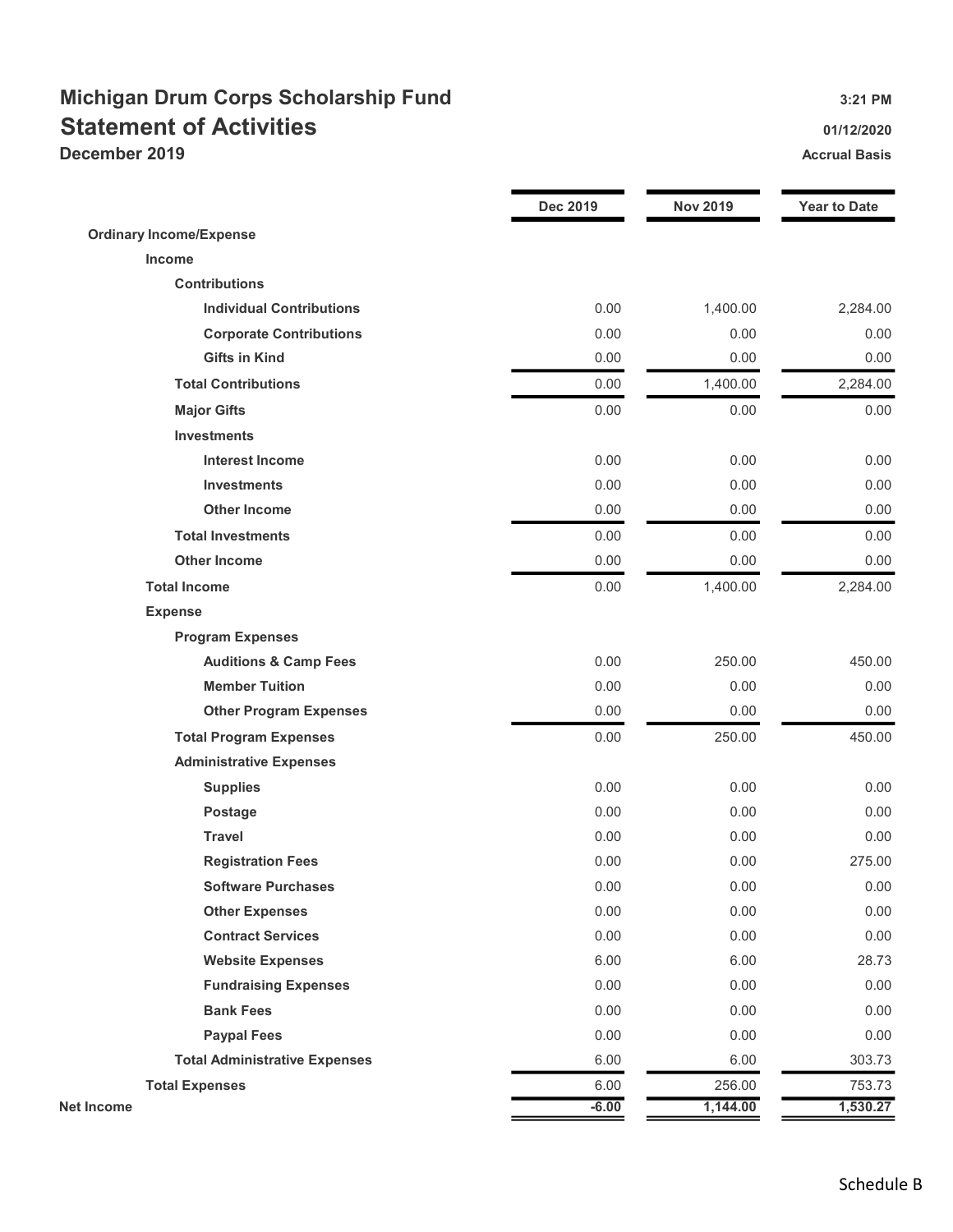# Michigan Drum Corps Scholarship Fund 3:21 PM Statement of Changes in Net Assets **Statement of Changes in Net Assets**

As of December 31, 2019 **Accrual Basis** Accrual Basis Accrual Basis

|                                                      | <b>Dec 2019</b> | <b>Nov 2019</b> | <b>Year to Date</b> |
|------------------------------------------------------|-----------------|-----------------|---------------------|
| <b>Total Unrestricted Revenues</b>                   | 0.00            | 1,400.00        | 2,284.00            |
| <b>Net Assets Released from Restriction</b>          | 0.00            | 0.00            | 0.00                |
| <b>Total Unrestricted Expenses and Losses</b>        | $-6.00$         | $-256.00$       | $-753.73$           |
| <b>Increase in Unrestricted Net Assets</b>           | $-6.00$         | 1,144.00        | 1,530.27            |
|                                                      | 0.00            | 0.00            | 0.00                |
| <b>Donor Restricted Net Assets</b>                   | 0.00            | 0.00            | 0.00                |
| <b>Temporarily Restricted Net Assets</b>             | 0.00            | 0.00            | 0.00                |
| <b>Contributions</b>                                 | 0.00            | 0.00            | 0.00                |
| <b>Net Assets Released from Restriction</b>          | 0.00            | 0.00            | 0.00                |
| <b>Increase in Temporarily Restricted Net Assets</b> | 0.00            | 0.00            | 0.00                |
| <b>Permanently Restricted Net Assets</b>             | 0.00            | 0.00            | 0.00                |
| <b>Contributions</b>                                 | 0.00            | 0.00            | 0.00                |
| <b>Increase in Permanently Restricted Net Assets</b> | 0.00            | 0.00            | 0.00                |
| <b>Increase in Net Assets</b>                        | $-6.00$         | 1,144.00        | 1,530.27            |
| <b>Beginning Net Assets:</b>                         | 1,778.01        | 634.01          | 241.74              |
| <b>Ending Net Assets:</b>                            | 1,772.01        | 1.778.01        | 1,772.01            |